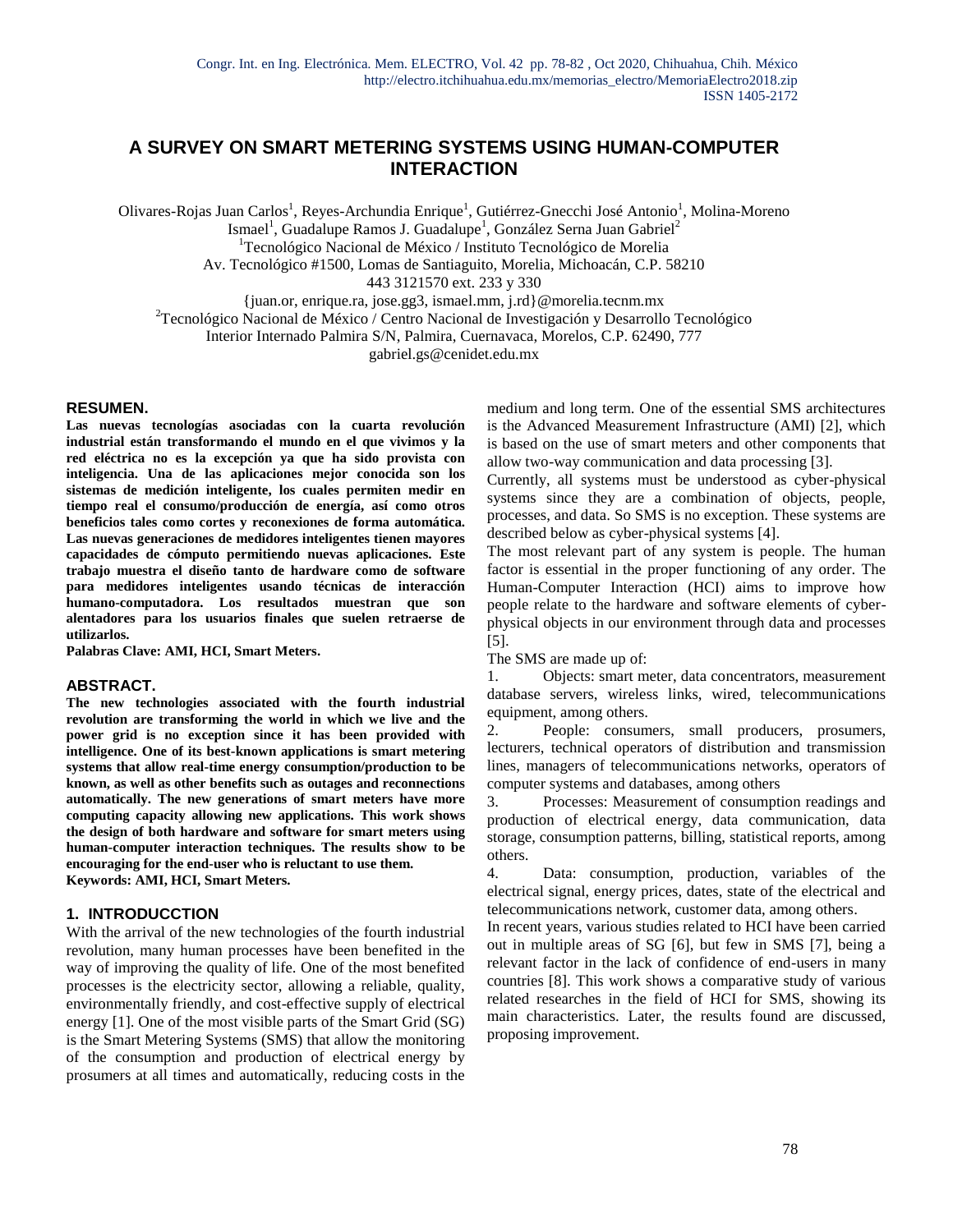## **2. STATE OF THE ART**

Below are the central works related to the HCI area in SMS, describing them briefly.

One of the most relevant aspects for end-users is knowing their consumption of electrical energy that allows them to save money by making better use of their electrical appliances. In general, SMS has a web or mobile application to show the information to customers; even in some countries, specialized devices have been installed to display the info called homedisplays. However, such interaction is more informative, with little or no user interaction. In [9], work is shown where the interaction between users and the public service company is achieved through mobile devices, giving feedback to both the users and the electricity company that translate into cost savings and service improvements. Besides, [10] shows the design of an SMS application focused on mobile apps.

Social interaction is highly relevant in practically any cyberphysical system; for this reason, some research has focused on managing social media to achieve greater interaction by users. For example, [11] shows the combination of social networks with SMS to improve the display and persuasion of user.

One of the most relevant concerns of SMS clients is the cybersecurity and privacy of their information [12] and [13]. Therefore, today, any SMS system must consider it as a fundamental part of its interaction with users.

Not all innovation can be considered successful when end users interact with it. In [14], a study is shown of how the non-use of the services that provide SMS can be successful in countries like Finland. In [15], a study is shown with the main concerns of users who use SMS. In turn, [16] shows a study on visions on the energy issue for smart homes that share the same concept with SMS.

In general, there are various studies of HCI that can be taken up to be applied in the context of SMS. For example, in [17], general guidelines for creating smart environments are shown, which can be easily adapted to SMS environments.

On the other hand, some works have focused on the analysis of data patterns through various statistical and machine learning techniques to show the consumption behavior of users. For example, in [18], work is shown to extract, visualize, and interpret the consumption data of residential customers; however, the HCI is little considered. In [19], a study of information services based on energy consumption for inhabitants of a smart home is shown.

Currently, with the integration and lowering of energy generation systems by renewable sources such as photovoltaic panels and wind turbines, it has become possible for end-users to produce their energy and sell the surplus to the electricity company and even to other users. This type of new electrical energy commercialization system has been called transactive systems, which is why some works, such as in [20], have focused on the interaction of various prosumers to exchange their own energy. One of the technologies that have enabled this class of transactional systems is Distributed Ledger Technologies like blockchains.

A novel application of SMS is its integration with electric and autonomous vehicles (EV). Some works such as [21] have focused on how these vehicles can be integrated into the smart grid through SMS. However, little work has been done in the HCI field in this regard. In [22], schematics of Human-Machine Interfaces (HMI) for EV and its evolution towards Human-Robot Interfaces (HRI) are shown, which may also apply to SMS.

An essential part of innovation within the HCI area is the use of new user interfaces, both hardware and software. For example, [23] shows an ultrasonic touchscreen 3D interface with gesture recognition for use on smart devices. This type of interface could be installed in next-generation SMS. In [24], a review of the various electronic instrumentation components of SG systems, including SMS, is shown. In [25], a study of quality in HMI for embedded systems is shown, which may be applicable in the context of SMS.

Developing software on any cyber-physical system is challenging and SMS is no exception. Various works have focused on this aspect. For example, [26], [27] shows various software models focused on SG and within its domains on SMS.

Finally, one of the most important aspects of all HCI is the design of hardware interfaces. For this reason, various works such as [28], [29] and [30] show the development of smart meters with the design of relevant electrical-electronic components and extremely useful for improving the user experience (UX) in SMS.

### **3. RESULTS AND DISCUSSION**

From the literature review, the following highly relevant elements were found in the design, development, and implementation of HCI in SMS.

First, access to the SMS application must be accessible through various devices and adapted to the different display and processing capabilities.

Second, electricity consumption and production information should be displayed simply. Data analysis should be performed and displayed graphically. It is imperative that the user can interact with their different high-consumption appliances such as refrigerators, air conditioners, heaters, irons, washing machines, lighting systems, among others. This interaction must show very clearly how much energy (and especially money) when one or other devices are turned on.

Third, aspects of social interaction should be considered, such as showing customers on social networks that billing from one period to another, seeing how that consumption improved as well as the socialization of various aspects of electricity service.

Fourth, cybersecurity and data privacy should be essential, especially if social interaction between different clients is expected. It is important that the readings of both the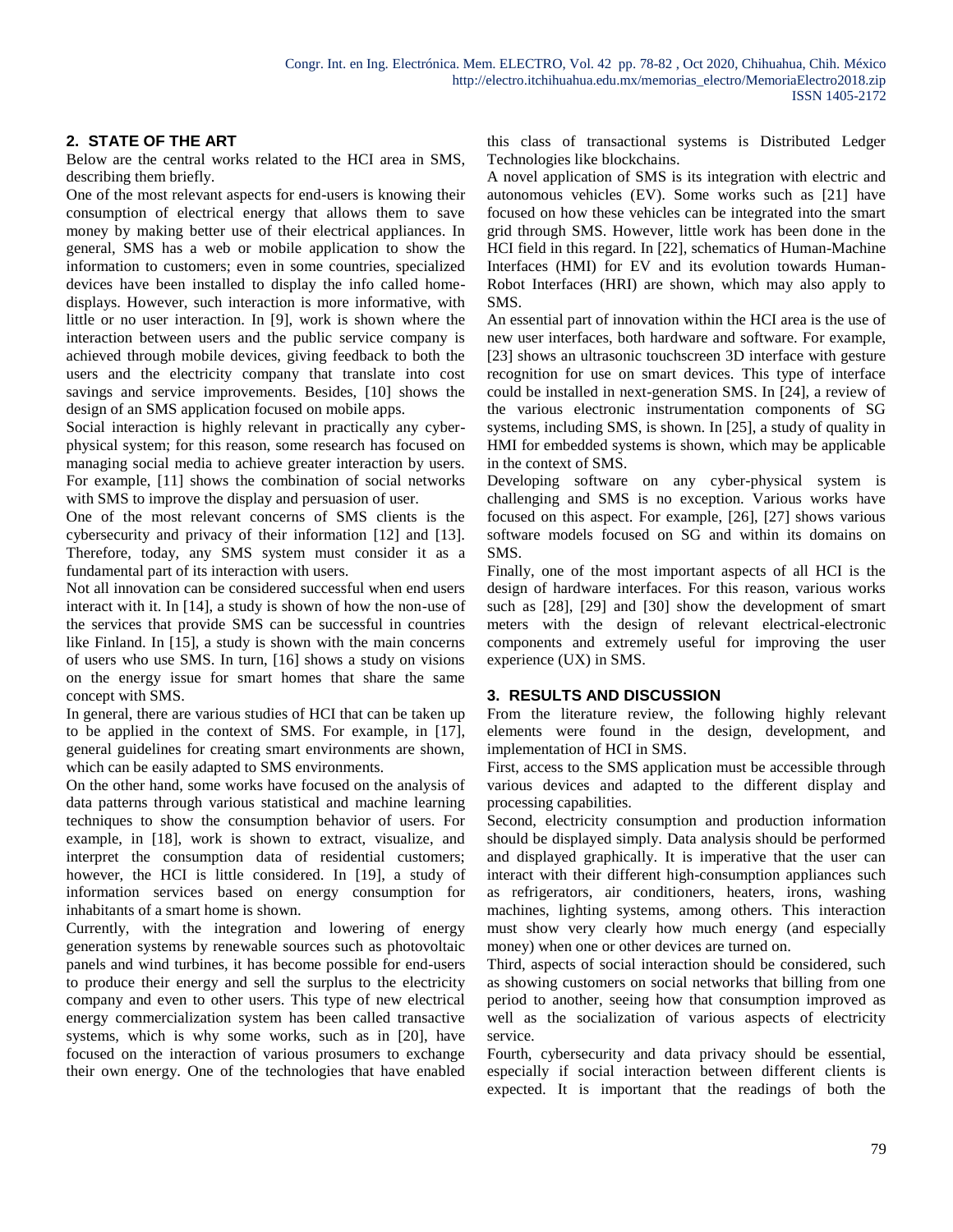consumption and production of electrical energy are safeguarded. In turn, it is necessary that said information, if it is shared, have the informed consent of the client, since this information is classified as personal data.

Fifth, for Mexican residential customers, it is essential that SMS interfaces make it possible to know the costs of electricity at all times. In Mexico, although there are already some places that have SMS, their use in the country is not widespread, so it will be necessary to have an introduction campaign that shows all the possible advantages of these systems since the Mexican user is generally extremely reluctant to install new smart meters.

Sixth, SMS must be easily integrated with various smart home technologies to be able to interact with these devices and, above all, to know their electricity consumption and the costs involved in said consumption.

Seventh, SMS development should include disruptive technologies that, in recent years, have revolutionized our daily lives. Among these technologies are blockchains that allow information to be stored safely. Derived from blockchains, the concept of transactional energy systems emerges, allowing prosumers to market to each other the energy produced from renewable sources using cryptocurrency schemes. For this reason, it is necessary that SMS have a wide variety of payment methods and that they are updated frequently.

Eighth, the SMS must be integrated with the EVs to measure their high consumption of electrical energy and, above all, allow the e-mobility of any electrical charge, particularly those with high consumption and which are easy to move. For example, tomorrow, if a friend wants to connect his EV in our house, this high consumption of electrical energy and, therefore high cost, may be billed and charged to his account of his utility.

Ninth, smart meter hardware development should consider that unlike traditional meters that could last a lifetime, smart meters have a 10-year life span due to rapid hardware obsolescence. For this reason, the meters must continuously update their software. On the other hand, for smart meters to have greater market penetration, they need to have greater functionality. For this, sensors such as temperature, humidity, movement, or even a video camera can be integrated to help new applications such as climate control and video surveillance.

Finally, SMS must be smart enough so that it can be adapted to different types of clients with varying types of roles and characteristics. For this reason, they must have sufficient computing capacity to carry out artificial intelligence processes and the deployment of friendly user interfaces that improve the experience of users in the use of electrical energy in homes, offices, and industry.

# **4. CONCLUSIONS**

It is imperative to know the characteristics of the users and especially the environment in which they are developed. The fact that SMS is used successfully in other countries does not guarantee that it will be used in the right way in another country or region. For this reason, this work shows a comprehensive study of various investigations in the field of HCI for SMS. It summarizes the main characteristics that must be taken into account in the development of next-generation SMS so that users can best use these systems, and there is little chance of rejection.

## **5. ACKNOWLEDGEMENTS**

The authors thanks to Tecnológico Nacional de México for the support grant 7948.20-P and 8000.20-P.

### **6. REFERENCES**

[1] Ersan Kabalci, Yasin Kabalci, Chapter 1 - Introduction to smart grid and internet of energy systems, From Smart Grid to Internet of Energy, Academic Press, (2019), 1-62, DOI: https://doi.org/10.1016/B978-0-12-819710-3.00001-6

[2] A. Montazerolghaem, M. H. Yaghmaee Moghaddam and A. Leon-Garcia. OpenAMI: Software-Defined AMI Load Balancing. IEEE Internet of Things Journal, 5, 1, (2018), 206- 218. DOI: https://doi.org/10.1109/JIOT.2017.2778006

[3] G. Dileep. A survey on smart grid technologies and applications. Renewable Energy 146, (2020), 2589-2625. DOI: https://doi.org/10.1016/j.renene.2019.08.092

[4] Elias Molina, Eduardo Jacob. Software-defined networking in cyber-physical systems: A survey. Computers & Electrical Engineering 66, (2018), 407-419. DOI: https://doi.org/10.1016/j.compeleceng.2017.05.013

[5] Kimberly E. Culley, Poornima Madhavan. Trust in automation and automation designers: Implications for HCI and HMI. Computers in Human Behavior 29, 6, (2013), 2208-2210. DOI: https://doi.org/10.1016/j.chb.2013.04.032

[6] A. Voinov, C. Yang and V. Vyatkin, Automatic generation of function block systems implementing HMI for energy distribution automation. In proceedings of 2017 IEEE 15th International Conference on Industrial Informatics (INDIN'17), Emden, 706-713. DOI:

https://doi.org/10.1109/INDIN.2017.8104859

[7] João F. Martins, Anabela Gonçalves Pronto, Vasco Delgado-Gomes, Mihai Sanduleac, Chapter 4 - Smart Meters and Advanced Metering Infrastructure. In Pathways to a Smarter Power System, Academic Press, (2019), 89-114. DOI: https://doi.org/10.1016/B978-0-08-102592-5.00004-1

[8] S. H. Raman, M. A. M. Hanafiah, M. R. A. Ghani and W. N. S. E. W. Jusoh. A human machine interface (HMI) framework for Smart Grid system. In proceedings of 2014 IEEE Innovative Smart Grid Technologies - Asia (ISGT ASIA'14), Kuala Lumpur, 318-322. DOI: https://doi.org/10.1109/ISGT-Asia.2014.6873810

[9] S. P. Nguyen, Mobile application for household energy consumption feedback using smart meters: Increasing energy awareness, encouraging energy savings and avoiding energy peaks. In proceedings of the 2014 International Conference on Collaboration Technologies and Systems (CTS'14),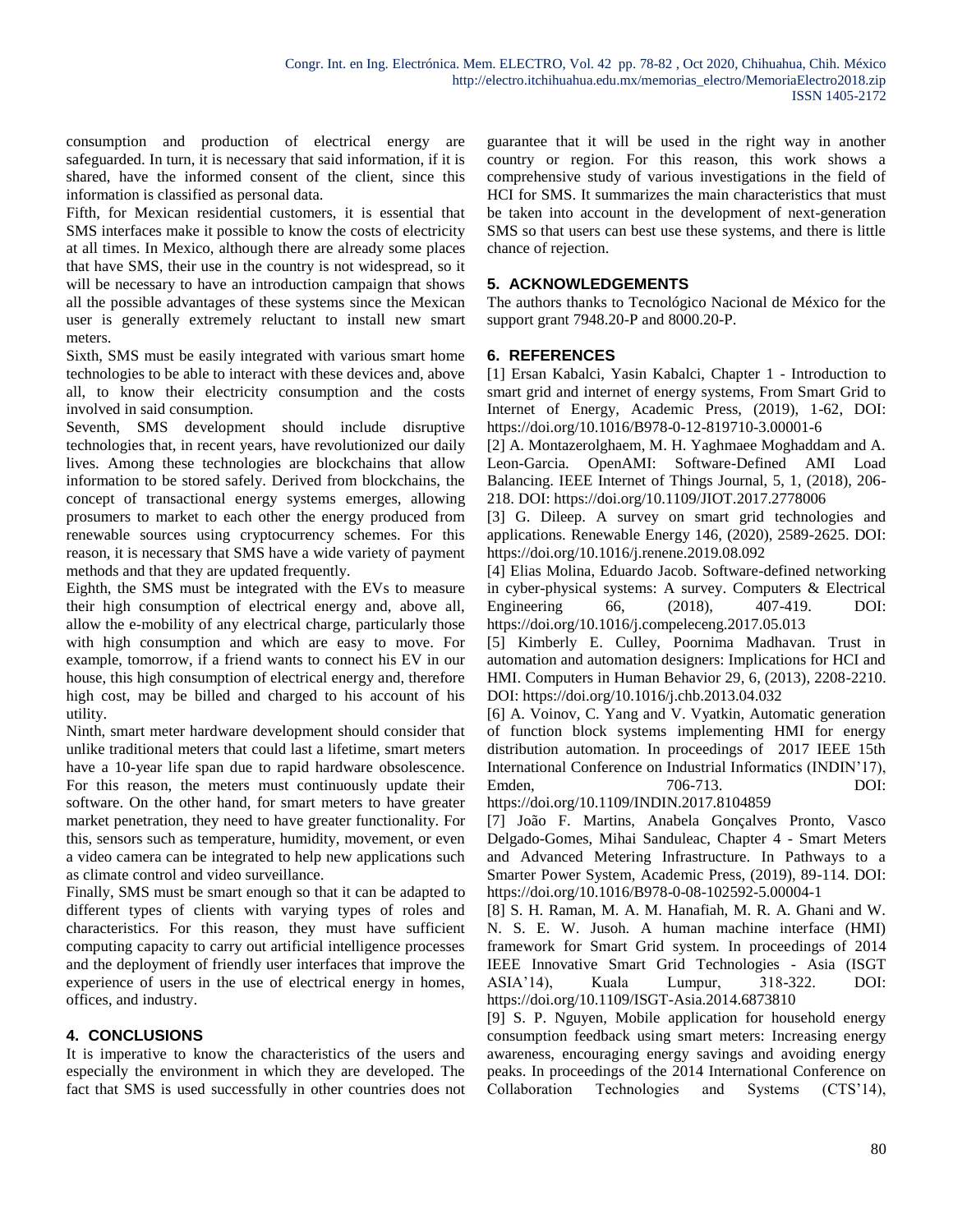Minneapolis, MN, (2014), 291-296. DOI: https://doi.org/10.1109/CTS.2014.6867579

[10] Böhm S., Szwec L. Smart Metering with Smartphones: User-Centered Design of a Mobile Application in the Context of Energy Efficiency. In proceedings of Design, User Experience, and Usability. Web, Mobile, and Product Design. (DUXU'13). Lecture Notes in Computer Science, 8015. DOI: http://doi.org/10.1007/978-3-642-39253-5\_70

[11] J. M. Røsok, Combining smart energy meters with social media: Increasing energy awareness using data visualization and persuasive technologies. In proceedings of 2014 International Conference on Collaboration Technologies and Systems (CTS'14), Minneapolis, MN, 27-32. DOI: https://doi.org/10.1109/CTS.2014.6867538

[12] Muhammed Zekeriya Gunduz, Resul Das. Cyber-security on smart grid: Threats and potential solutions. Computer Networks 169, (2020). DOI: https://doi.org/10.1016/j.comnet.2019.107094

[13] Hellen Maziku, Sachin Shetty, David M. Nicol. Security risk assessment for SDN-enabled smart grids. Computer Communications 133, (2019), 1-11, DOI: https://doi.org/10.1016/j.comcom.2018.10.007.7

[14] Nina Kahma, Kaisa Matschoss. The rejection of innovations? Rethinking technology diffusion and the non-use of smart energy services in Finland, Energy Research & Social Science 34, (2017), 27-36. DOI: https://doi.org/10.1016/j.erss.2017.05.024

[15] Yesudas R., Clarke R. Consumer Concerns About Smart Meters. In proceedings of Distributed, Ambient, and Pervasive Interactions (DAPI'15). Lecture Notes in Computer Science, 9189. DOI: http://doi.org/10.1007/978-3-319-20804-6\_57

[16] Yolande Strengers, Mike Hazas, Larissa Nicholls, Jesper Kjeldskov, Mikael B. Skov. Pursuing pleasance: Interrogating energy-intensive visions for the smart home. International Journal of Human-Computer Studies 136, (2020). DOI: https://doi.org/10.1016/j.ijhcs.2019.102379

[17] Pourzolfaghar Z., Helfert M. Investigating HCI Challenges for Designing Smart Environments. In proceedings of HCI in Business, Government, and Organizations: Information Systems (HCIBGO'16). Lecture Notes in Computer Science, 9752. DOI: http://doi.org/10.1007/978-3-319-39399-5\_8

[18] Borgeson S., Flora J.A., Kwac J., Tan CW., Rajagopal R. Learning from Hourly Household Energy Consumption: Extracting, Visualizing and Interpreting Household Smart Meter Data. In proceedings of Design, User Experience, and Usability: Interactive Experience Design. (DUXU'15). Lecture Notes in Computer Science, 9188. DOI: http://doi.org/10.1007/978-3-319-20889-3\_32

[19] Schwanzer M., Fensel A. Energy Consumption Information Services for Smart Home Inhabitants. In proceedings of Future Internet (FIS'10). Lecture Notes in Computer Science, 6369. DOI: http://doi.org/10.1007/978-3- 642-15877-3\_9

[20] Scuri S., Tasheva G., Barros L., Nunes N.J. An HCI Perspective on Distributed Ledger Technologies for Peer-to-Peer Energy Trading. In proceedings of Human-Computer Interaction (INTERACT'19). Lecture Notes in Computer Science, 11748. DOI: http://doi.org/10.1007/978-3-030-29387- 1\_6

[21] Kovacs A., Schmidt R., Marples D., Morsztyn R. End-to-End Integration of the V2G Interface with Smart Metering Systems (Results of the EU Co-funded FP7 Project "PowerUp"). In proceedings of Electric Vehicle Systems Architecture and Standardization Needs. Lecture Notes in Mobility, (2015). DOI: http://doi.org/10.1007/978-3-319- 13656-1\_9

[22] Sun X., Chen H., Shi J., Guo W., Li J. From HMI to HRI: Human-Vehicle Interaction Design for Smart Cockpit. In Proceedings of Human-Computer Interaction. Interaction in Context (HCI'18). Lecture Notes in Computer Science, 10902. DOI: https://doi.org/10.1007/978-3-319-91244-8\_35

[23] B. V. Dam, Y. Murillo, M. Li and S. Pollin. In-Air Ultrasonic 3D-Touchscreen with Gesture Recognition Using Existing Hardware for Smart Devices. In proceedings of 2016 IEEE International Workshop on Signal Processing Systems (SiPS'16), Dallas, TX, 74-79. DOI: https://doi.org/10.1109/SiPS.2016.21

[24] Jignesh Bhatt, Vipul Shah, Omkar Jani. An instrumentation engineer's review on smart grid: Critical applications and parameters. Renewable and Sustainable Energy Reviews 40, (2014), 1217-1239. DOI: https://doi.org/10.1016/j.rser.2014.07.187

[25] Urokohara H., Hirasawa N. Managing HMI Quality in Embedded System Development. In Proceedings of Human Interface and the Management of Information. Information and Interaction Design (HIMI'13). Lecture Notes in Computer Science, 8016. DOI: https://doi.org/10.1007/978-3-642-39209- 2\_17

[26] Anjali Singhal and R. P. Saxena. Software models for smart grid. In Proceedings of the First International Workshop on Software Engineering Challenges for the Smart Grid (SE4SG '12). IEEE Press, 42–45. DOI: https://doi.org/10.1109/SE4SG.2012.6225717

[27] Mohsen Anvaari, Daniela S. Cruzes, and Reidar Conradi. Challenges on software defect analysis in smart grid applications. In Proceedings of the First International Workshop on Software Engineering Challenges for the Smart Grid (SE4SG '12). IEEE Press, 19–22.DOI: https://doi.org/10.1109/SE4SG.2012.6225712

[28] Srivatchan, NS, Rangarajan, P. A novel low-cost smart energy meter based on IoT for developing countries' micro grids. Concurrency Computat Pract Exper 32, (2020). DOI: https://doi.org/10.1002/cpe.5042

[29] Sayed, S, Hussain, T, Gastli, A, Benammar, M. Design and realization of an open‐source and modular smart meter. Energy Sci Eng. 7, (2019), 1405– 1422. DOI: https://doi.org/10.1002/ese3.361